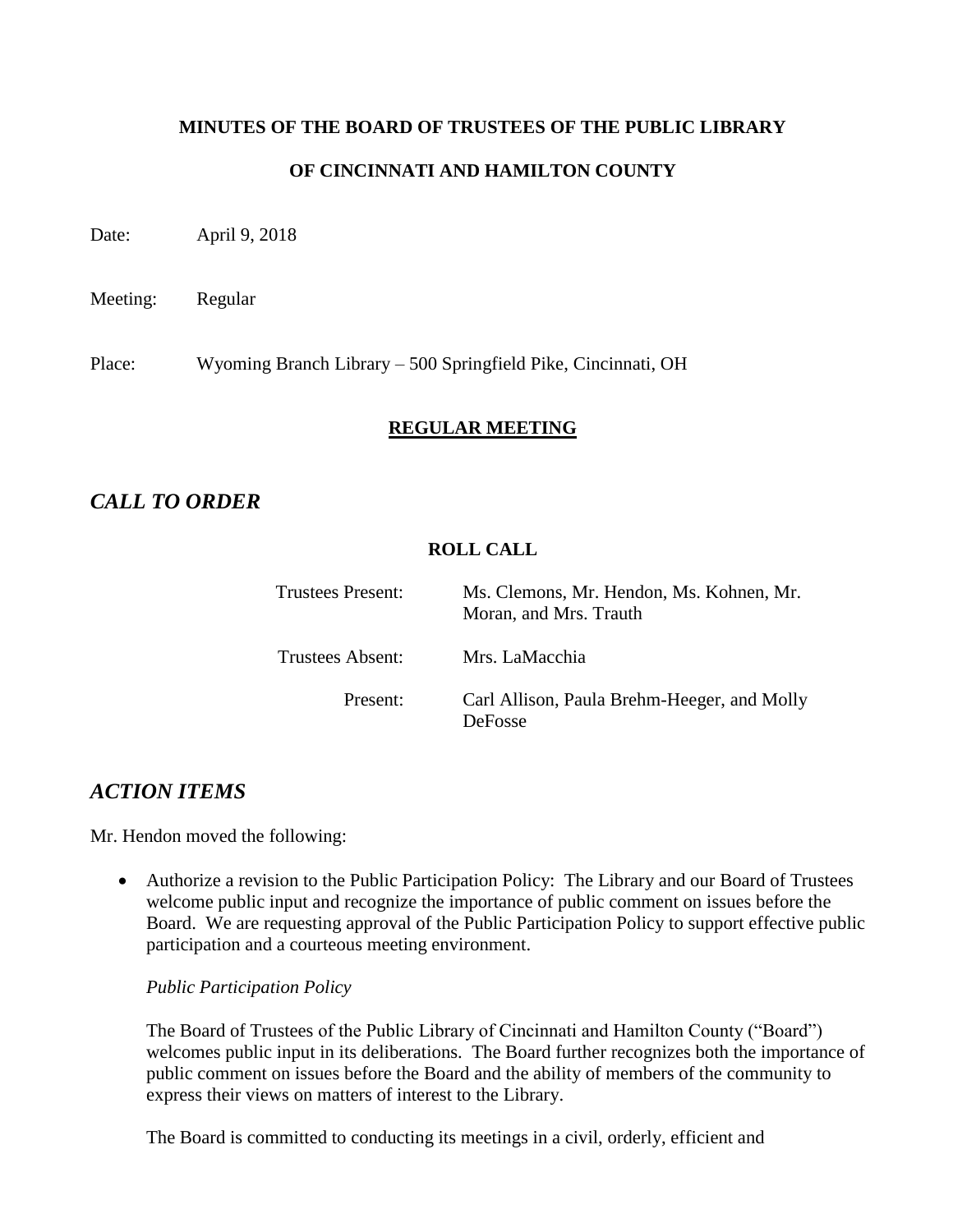productive manner designed to allow the Board's regular agenda to be completed in a reasonable period of time while allowing a fair and adequate opportunity for public input to be considered. Consequently, public participation at Board meetings will be governed by the following principles:

- 1. Public participation at Board meetings is limited to the public comment portions of the meeting as indicated in the agenda. At all other times during a Board meeting, the audience will not be recognized by the Board unless specifically requested to do so by the President of the Board (or other presiding officer).
- 2. Persons wishing to address the Board must be physically present and register their names, and topic on the sign-in sheet, which will be provided at the meetings. Speakers must fill out the sign-in sheet before they will be recognized. If an individual is unable to be present at a Board meeting, written comments from such individual will be received by the Clerk of the Board, prior to the conclusion of the meeting for submission or addition to the record.
- 3. Each person addressing the Board is generally limited to three minutes. This time limit may be modified at the discretion of the Board in order to ensure an orderly and productive meeting.
- 4. Persons addressing the Board are expected to observe a level of civility and decorum appropriate for a public meeting, and refrain from vulgar, profane, or harassing remarks. The President of the Board (or other presiding officer) may terminate any presentation deemed not to adhere to these standards.

Failure to adhere to these principles may result in removal from the meeting.

**Approved:** 04/09/2018 **Effective:** 04/10/2018

- Approve that the June 12 Board meeting begin at the originally scheduled 9:15 a.m. start time. This change is being requested to accommodate plans made by Board members prior to the new Board meeting time adopted in December 2017.
- Approve the new draft of the Library Foundation Agreement. Since its founding in 2004, the Library has been providing services to the Library Foundation on an annual basis, per agreement. The new draft agreement continues the tradition of providing these services at a deep discount to the Foundation; however, annual payments to the Library increase to \$95,000 per year to account for additional services that are being provided.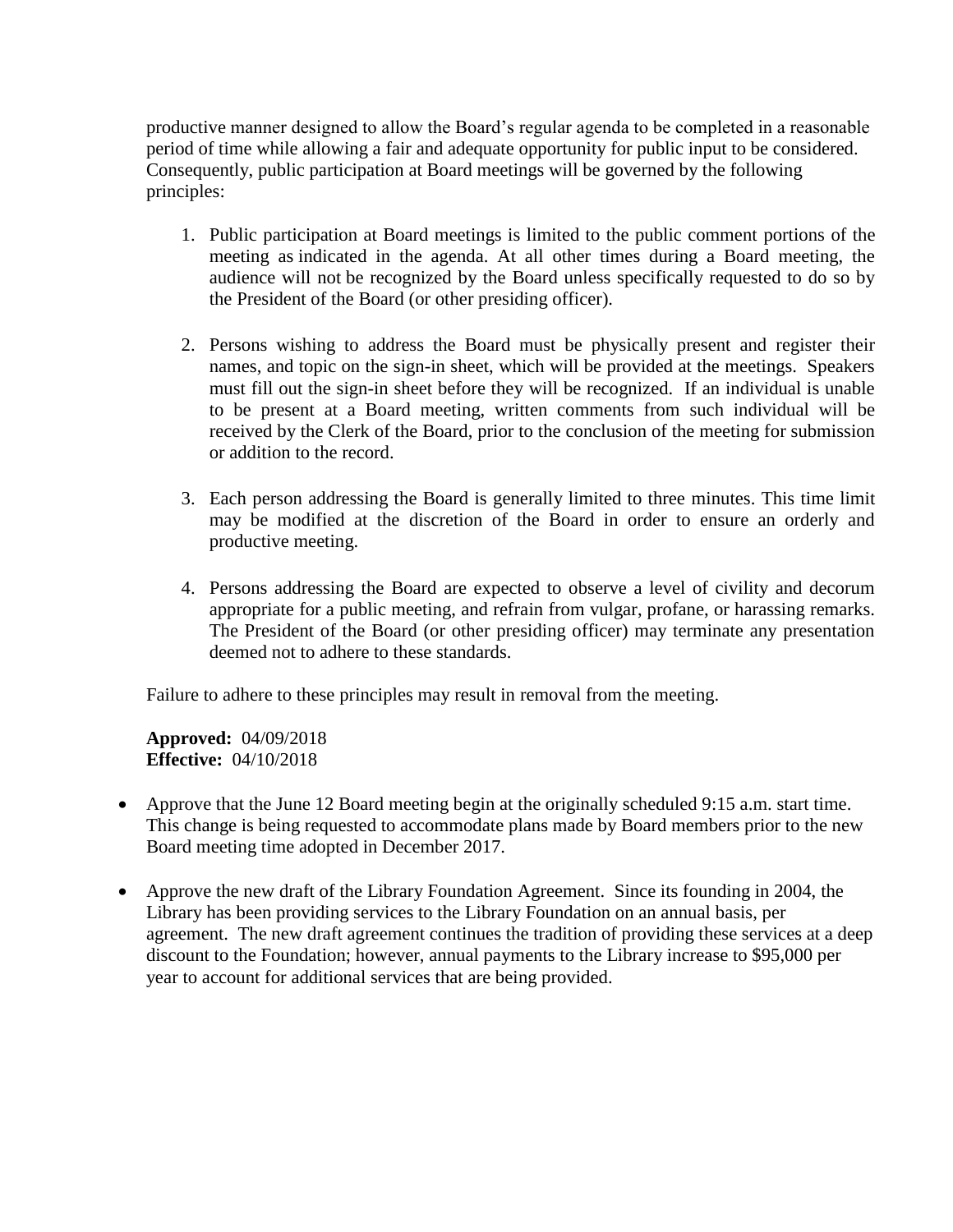#### AGREEMENT BETWEEN

### THE BOARD OF TRUSTEES OF THE PUBLIC LIBRARY OF CINCINNATI AND HAMILTON COUNTY

#### AND

#### THE PUBLIC LIBRARY OF CINCINNATI AND HAMILTON COUNTY FOUNDATION

This Agreement is made by and between the BOARD OF TRUSTEES OF THE PUBLIC LIBRARY OF CINCINNATI AND HAMILTON COUNTY with administrative offices at 800 Vine Street, Cincinnati, Ohio 45202 ("Library") and The PUBLIC LIBRARY OF CINCINNATI AND HAMILTON COUNTY FOUNDATION ("Foundation") and is effective on ,2018, regardless of execution date ("Agreement").

WHEREAS, the Foundation is a private Ohio nonprofit corporation which has been recognized as being exempt from taxation under Section  $501(c)(3)$  of the Internal Revenue Code of 1986, as amended and is a separate and distinct legal entity from the Library; and

WHEREAS, one of the purposes of the Foundation is to design and implement such programs and procedures for the continuous and philanthropic support and benefactions for the benefit of the Library; and

WHEREAS, the Foundation will aid, strengthen and further the work and services of the Library and to use its assets and earnings exclusively for the functions of the Library.

WHEREAS, the Board of Trustees of Library and the Board of Directors of Foundation have determined that it is in their mutual interest to enter into an agreement governing certain relationships between the two organizations;

NOW, THEREFORE, in consideration of the mutual covenants and promises contained herein, the parties agree as follows.

#### **1.** FUND RAISING

A. Foundation is responsible for identifying and nurturing relationships with potential donors and other friends of the Library. Foundation will solicit cash, securities, real and intellectual property, and other private resources for the support of the Library. Any stewardships and donations will be acknowledged and in accordance with donor's intent and any fiduciary responsibilities.

B. It is understood and agreed that both Foundation and Library may independently establish gift-acceptance and naming policies. Foundation will assure that its policies are consistent with those of the Library

C. Unless otherwise specified by a donor, the Library designates Foundation as the repository of private gifts made in support of the Library

D. During the term of this Agreement, Foundation may hold one or more fund raising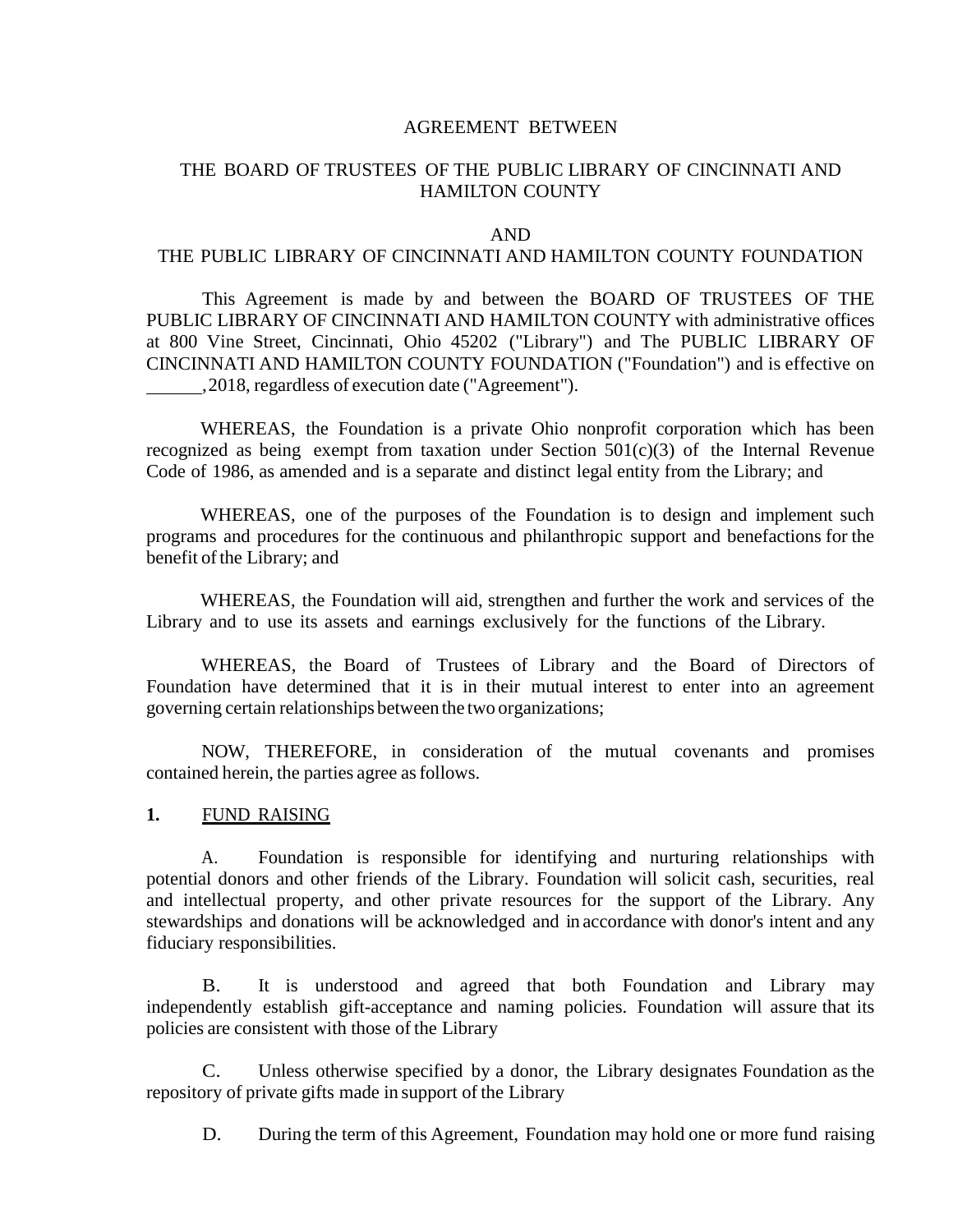events at Library locations. Proceeds less expenditures from these events will be designated by the Foundation as support of Library's mission. In furtherance ofthese events Librarywill:

- 1. Make the Main Library atrium, Tower Room or other public service areas available for the events.
- 2. Provide custodial, IT, property management, marketing, and security service to satisfy the reasonable requirements of the events. Such services will include cleaning prior to and after the events. Such services will be communicated, in writing, by the Foundation to designated representatives ofLibrary.

#### **2.** MANAGEMENT andSTEWARDSHIP of FUNDS

A. Foundation and Library will work together to comply with the intentions of any donor in relation to fiscal management and donor directives, including but not limited to, specific instructions and restrictions of any gift, how a gift is to be used, and the time period over which it is to be expended. In the absence of specific directives, donations given to the Foundation will be considered unrestricted. No such donation shall be accepted if its conditions remove any portion of the free public library from the control of the Library's Board of Trustees' jurisdiction or if the conditions, in any manner, limit the free use of the Library or any part of it bythe residents of Hamilton County.

B. With respect to bequests, decedent trusts and other forms of estate gifts benefiting Library that do not formally designate Foundation as the recipient, the parties shall develop and respect procedures through which Foundation and Library shall work with executors, trustees or heirs to direct the proceeds from any such gifts to Foundation for its stewardship and investment, to the maximum extent permissible consistent with donor intent.

C. Foundation will consult with Library prior to accepting any gift that has been directed to a program, service or activity that is outside of Library's current priorities and programs.

D. Library policies and decisions shall govern donor recognition; including but not limited to use of or naming rights of physical spaces.

E. Absent donor direction with respect to the timing of any particular gifts, the Foundation shall determine the pace at which the proceeds of any and all gifts and any income derived therefrom are to be distributed to the Library in order to ensure the ongoing long term sustainability of Foundation support for Library.

#### **3.** ADMINISTRATIVE MATTERS

A. It is understood that the Foundation is a volunteer organization that does not maintain permanent offices or hire permanent office staff. Library agrees to provide routine office services to the Foundation to permit Foundation to effectively carry out its mission to support Library. In particular, Library agrees to;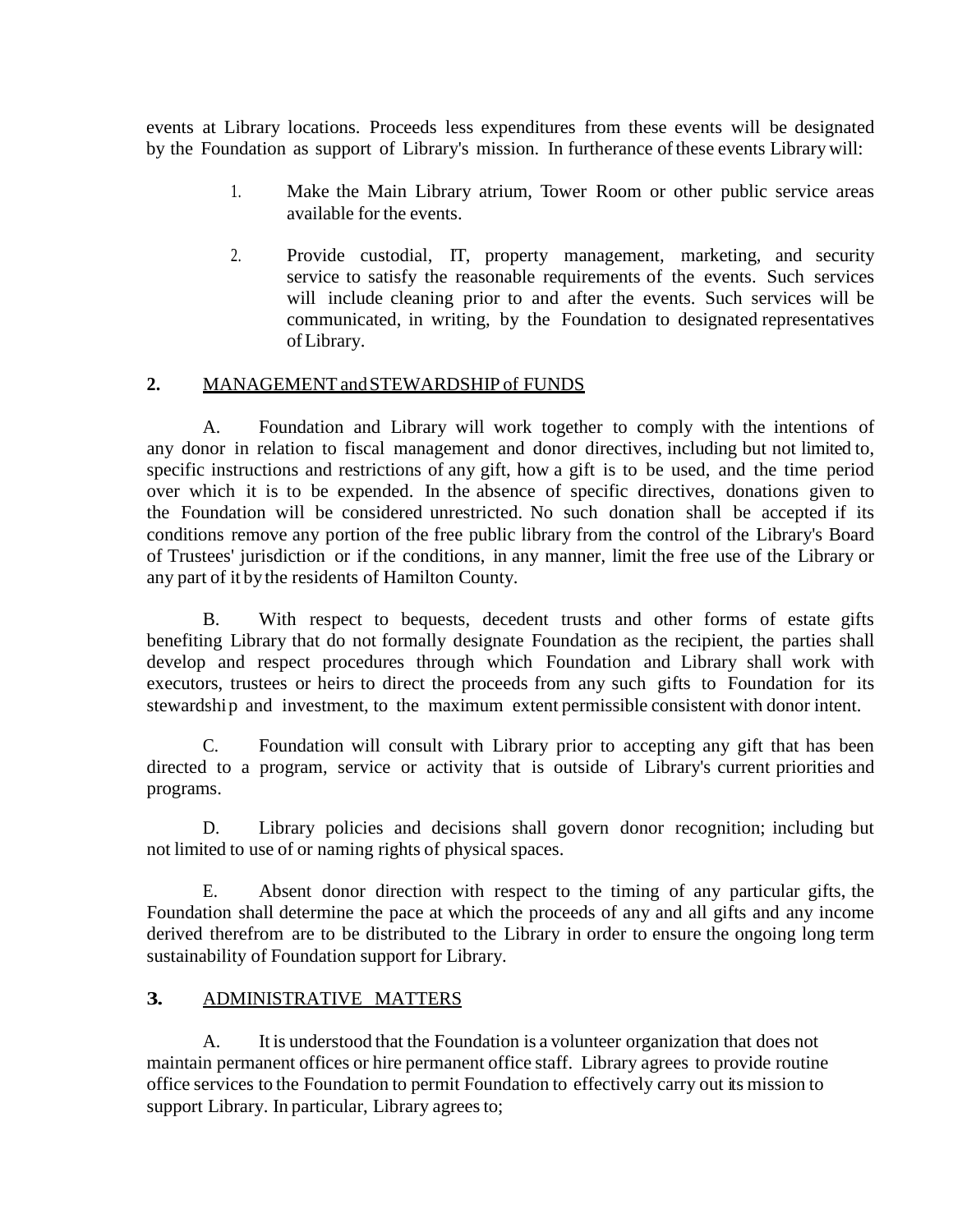- 1. Provide and maintain at the Main Library building, administrative and storage space for Foundation.
- 2. Permit access to Library's Development staff to assist Foundation with fundraising, stewardship and administrative tasks, such as preparing correspondence on behalf of Foundation, maintaining Foundation business files and accounts, and providing day-to-day telephone-answering services so that Foundation volunteers and the public may inquire or respond to Foundation events and activities.
- 3. Provide a physical mailing address and email address for Foundation correspondence.
- 4. Provide IT Support from the Library Computer Services staff.
- 5. Provide marketing support from the Library Marketing staff.

At no time will Library shall not be required to provide extraordinary office services or to provide services, which, in the opinion of Library's Director, are inconsistent with the remuneration paid by Foundation pursuant to this Agreement.

B. Using procedures established by Foundation, authorized Library Development staff shall receive funds on behalf of Foundation and deposit such funds in the appropriate Foundation bank accounts. Monies originating from Foundation fundraising events will be deposited by Library within seven (7) business days of their receipt.

C. Library Finance staff will maintain Foundation financial records and provide a quarterly statement to the Foundation on the following schedule:

| Quarter End  | <b>Statement Provided</b> |
|--------------|---------------------------|
| September 30 | October 31                |
| December 31  | January 30                |
| March 31     | April 30                  |
| June 30      | July 31                   |

D. Library Finance staff will ensure that basic cash basis financial statements are provided to the Foundation Treasurer or Board of Trustees. Library will provide the necessary information for the Foundation's Treasurer to annually file the required IRS Form 990 and the annual report (Charitable Organization Registration Statement) to the Ohio Attorney General.

E. Library will populate the Foundation's website with current, relevant information provided by Foundation or Library's marketing department. All information on the Foundation's website must be in compliance with the Library's policies.

F. Library will provide coverage to the Board of Directors of the Foundation under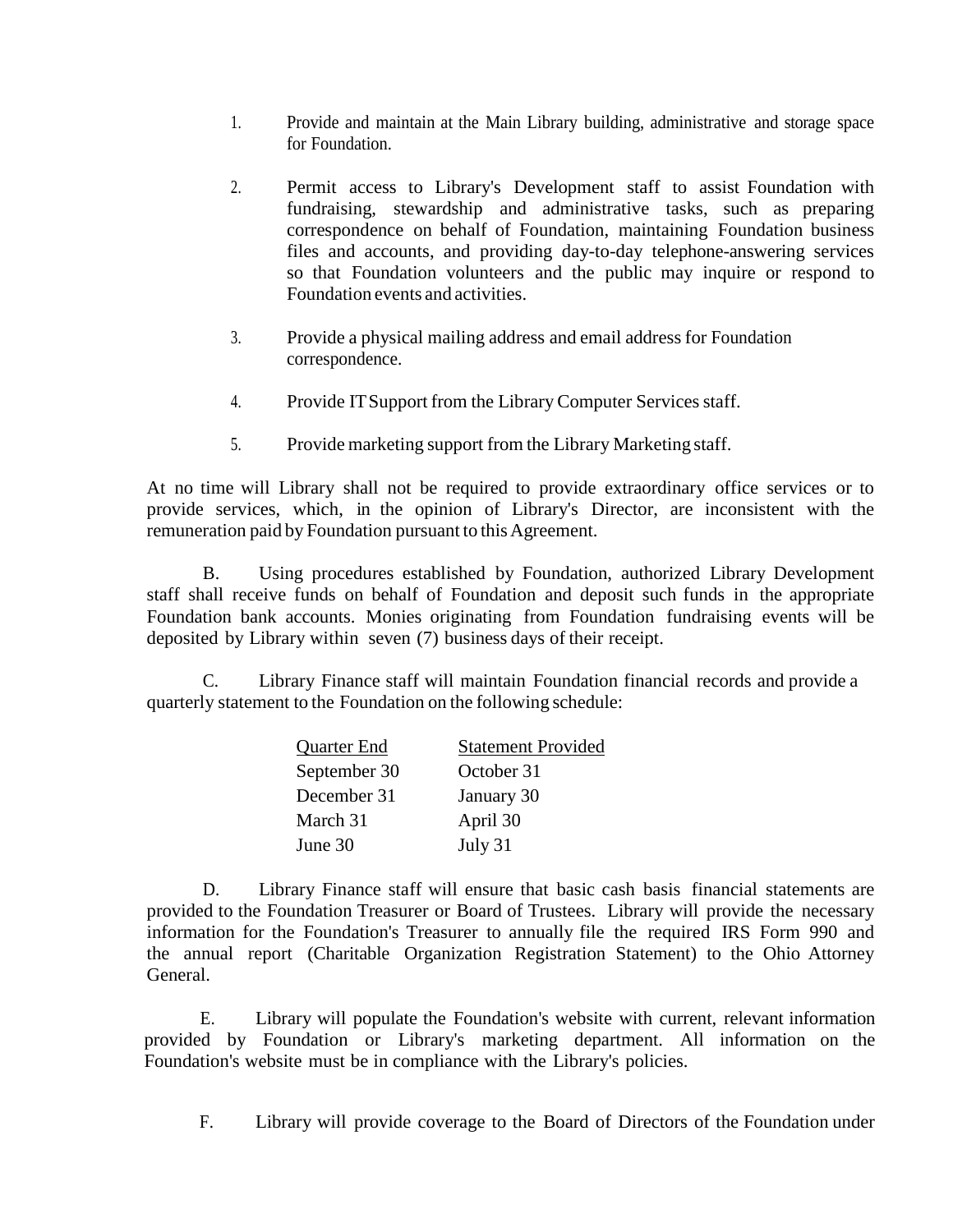the Library's Directors and Officers liability insurance policy.

# **4.** FOUNDATION PAYMENTS TO LIBRARY

A. Foundation shall pay Library, for the administrative services Library provides to Foundation an annual sum of \$95,000 which shall be due on annual basis and will be invoiced by Library to Foundation. The Foundation acknowledges that this amount represents an amount which is less than the actual costs to be incurred by the Library in providing such services. Payment will be due within thirty (30) days of receipt of such invoice.

B. Other unique services provided by Library for Foundation shall be reimbursed by Foundation at actual cost.

# **5.** GENERAL

A. This Agreement shall not cover any activity in which an employee of the Library volunteers his or her own time for the benefit or on behalf of Foundation.

B. The parties expressly agree that this Agreement cannot be assigned or transferred by either party.

C. In the case of differences between the parties arising out of this Agreement, the parties will endeavor to resolve those differences amicably through discussion between the Director of the Library and the President or any other officer of Foundation. If the Parties have been unable to resolve such dispute the Chairpersons of the Board of Trustees of the Library and the Foundation shall meet as soon as possible to select a mediator to assist in the resolution of such dispute. Library and Foundation agree to participate in mediation with the agreed upon mediator for a reasonable amount of time and in good faith. The cost of the mediation shall be shared equally between Library and Foundation. Shared costs for dispute resolution or mediation do not include the Parties' respective costs for legal services that either Party may choose to engage.

D. Any waiver by either party of any provision or condition of this Agreement shall not be construed or deemed to be a waiver of any other provision or condition of this Agreement, nor a waiver of a subsequent breach of the same provision or condition.

E. This Agreement shall be governed by and shall be construed in accordance with the laws of the State of Ohio.

F. All amendments to this Agreement shall be in writing and executed by both parties.

G. This Agreement shall be effective from the date set forth above and will terminate three (3) years thereafter. This Agreement can be renewed for one (1) additional two (2) year term by the written consent of the parties

H. The Agreement may be terminated by either party for convenience with one hundred eighty (180) days prior written notice.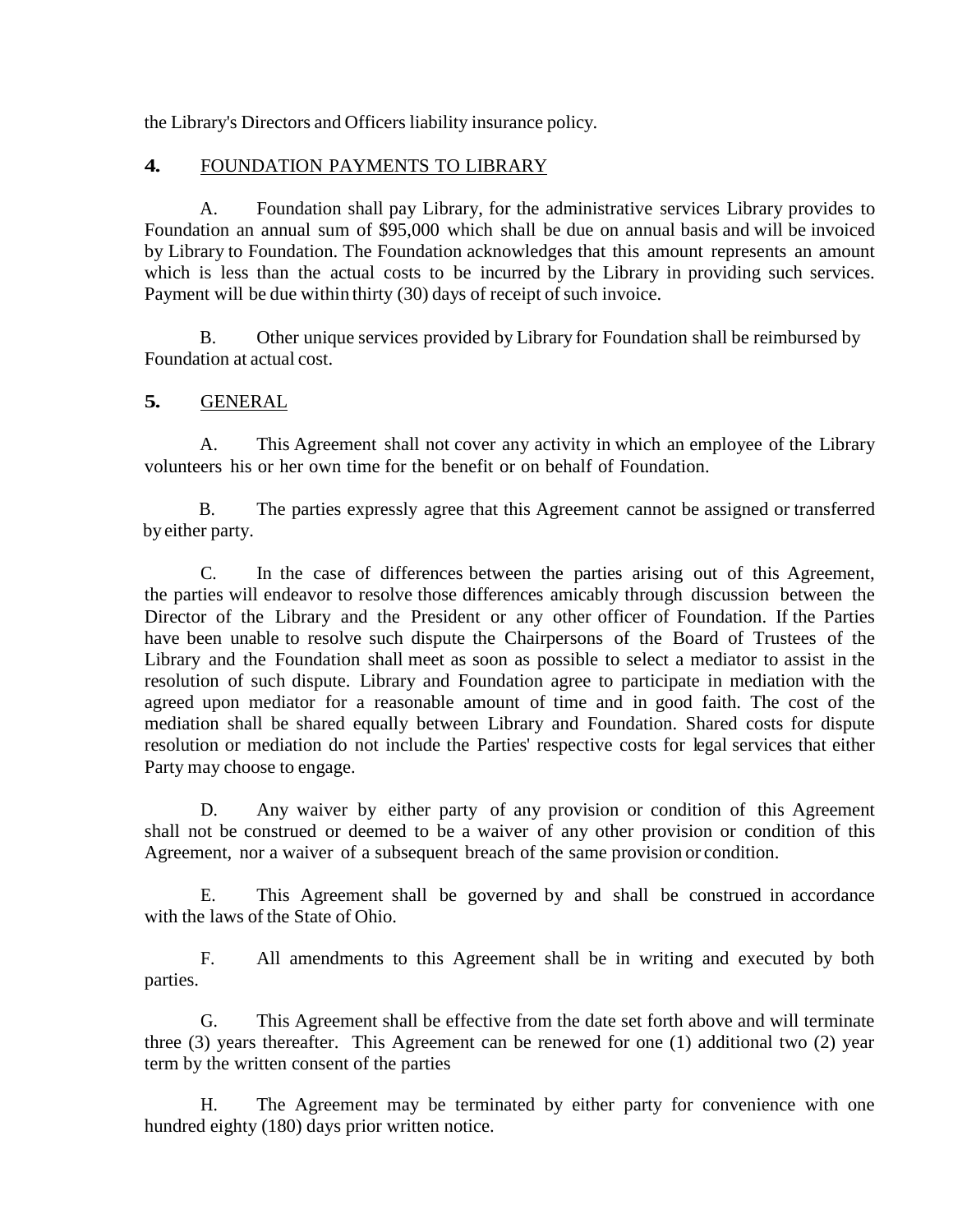I. Nothing in this Agreement is intended to, or shall be deemed to constitute a partnership, association, or joint venture between the Library and Foundation. Neither party shall have the right or authority to impose tort, contractual or any liability on the other party.

The terms of this Agreement are hereby agreed to by both parties, as shown by the signatures of representatives of each.

Public Library of Cincinnati and Hamilton County FOUNDATION

Board of Trustees of the Public Library of Cincinnati and Hamilton County

President or Vice President President

Secretary or Treasurer Date

Date

Ms. Kohnen seconded.

Voting for the motion: Ms. Clemons, Mr. Hendon, Ms. Kohnen, Mr. Moran, and Mrs. Trauth… 5 ayes. The motion carried. **(07-2018)**.

Ms. Kohnen moved the following:

• Approve the 2019 Budget: The Hamilton County Budget Commission has allowed the Library to file modified tax budgets since fiscal year 2005, with the understanding that ongoing approval is subject to annual review. A request to submit a modified 2019 budget was submitted to the Budget Commission on March 14, 2018.

The Library is required to submit its annual budget to Hamilton County by May 31, 2018. The proposed 2019 operating budget balances current funding expectations, current operating costs and capital project plans. The capital budget has been constructed on the basis of need – that is, what's needed to fund top priorities for capital building and improvement projects.

#### OPERATING BUDGET

The proposed general fund operating budget of \$62,020,000 is approximately 2.3% greater than 2018 appropriations. It provides allowances for increases in salary rates and other categories of expenditure in support of the strategic plan of the organization.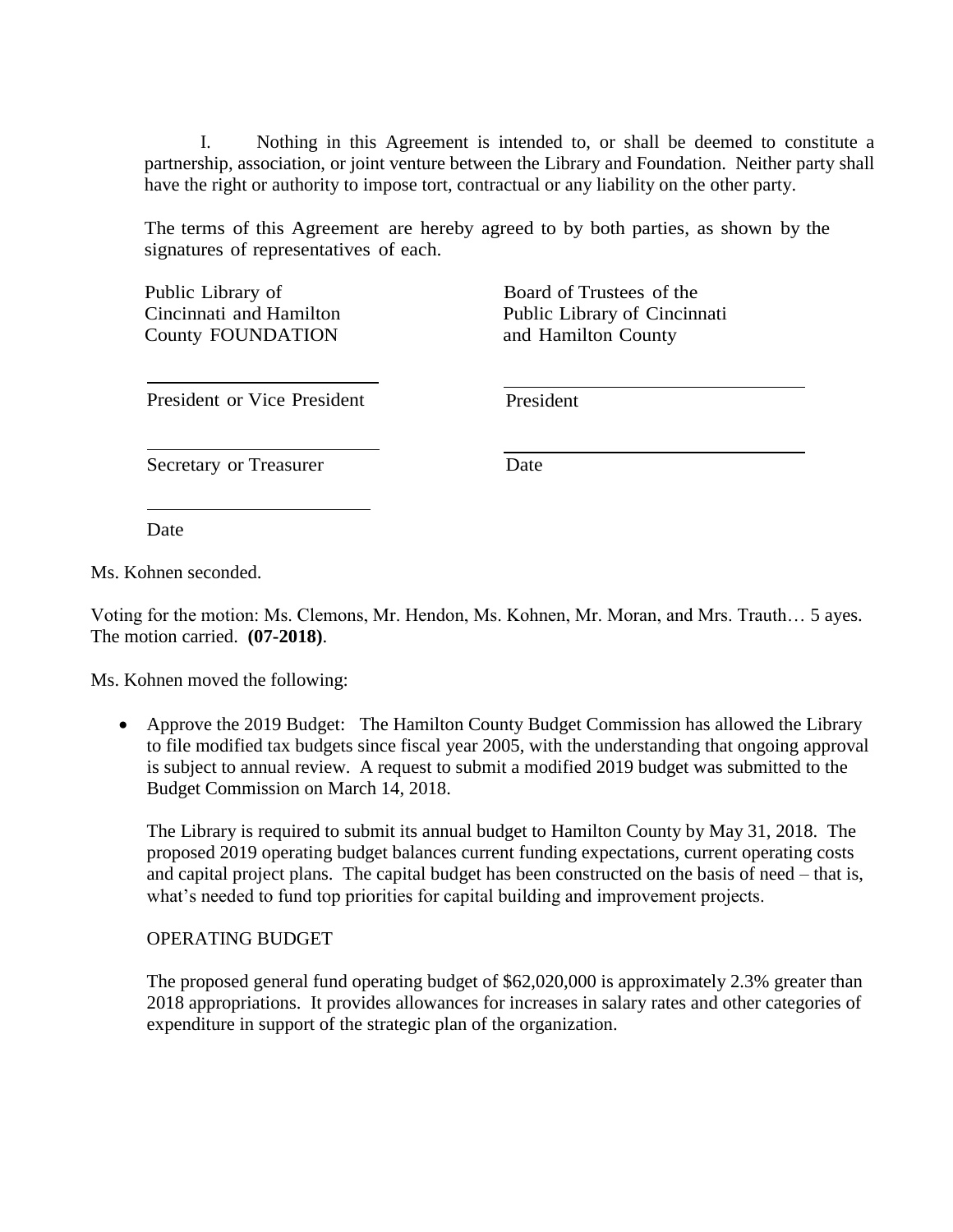# **The Public Library of Cincinnati and Hamilton County 2019 BUDGET**

|                              | <b>General Fund</b> |                |        |
|------------------------------|---------------------|----------------|--------|
|                              | 2018                | 2019 Budget    | Change |
| <b>Beginning Balance</b>     | 15,250,000.00       | 11,950,000.00  |        |
| Public Library Fund          | 38,342,419.84       | 80,897,419.84  | 111.0% |
| Local Tax Lew                | 17,970,000.00       | 17,970,000.00  |        |
| Subtotal                     | 56,312,419.84       | 98,867,419.84  |        |
| Other Library Revenue        | 2,987,580.16        | 3,027,580.16   |        |
| <b>Total Receipts</b>        | 59,300,000.00       | 101,895,000.00 | 71.8%  |
|                              |                     |                |        |
| <b>Operating Expenditure</b> | 60,600,000.00       | 62,020,000.00  | 2.3%   |
| <b>Transfers Out</b>         | 2,000,000.00        | 50,075,000.00  |        |
| <b>Total Expenditure</b>     | 62,600,000.00       | 112,095,000.00 | 79.1%  |
|                              |                     |                |        |
| <b>Ending Balance</b>        | 11,950,000.00       | 1,750,000.00   |        |
| Less Contingency             |                     | 1,750,000.00   |        |
| <b>Available Balance</b>     | 11,950,000.00       |                |        |
|                              |                     |                |        |

# CAPITAL BUDGET

The capital budget includes the remaining anticipated projects identified in the 2016 comprehensive facilities plan.

| 50,075,000 |                                                       |
|------------|-------------------------------------------------------|
|            | 9,000,000 Accessibility Projects                      |
|            | 2,500,000 Norwood auditorium and accessibility        |
|            | 1,500,000 Hyde Park Renovation                        |
|            | 3,000,000 Mt. Healthy Branch Replacement              |
|            | 3,000,000 Elmwood Place Branch Replacement            |
|            | 3,000,000 Greenhills Branch Replacement               |
|            | 5,000,000 Miami Township Branch replacement           |
|            | 1,000,000 System wide signage project                 |
|            | 3,000,000 Main Library updates                        |
|            | 4,750,000 Main energy retrofit 3 and elevator upgrade |
| \$         | 14,325,000 Ongoing Maintenance                        |

#### **CONTINGENCIES**

The budget reserves two contingencies – a  $$1,750,000$  operating contingency (3%) in the General Fund and a \$2,000,000 capital contingency in the Building and Repair Fund.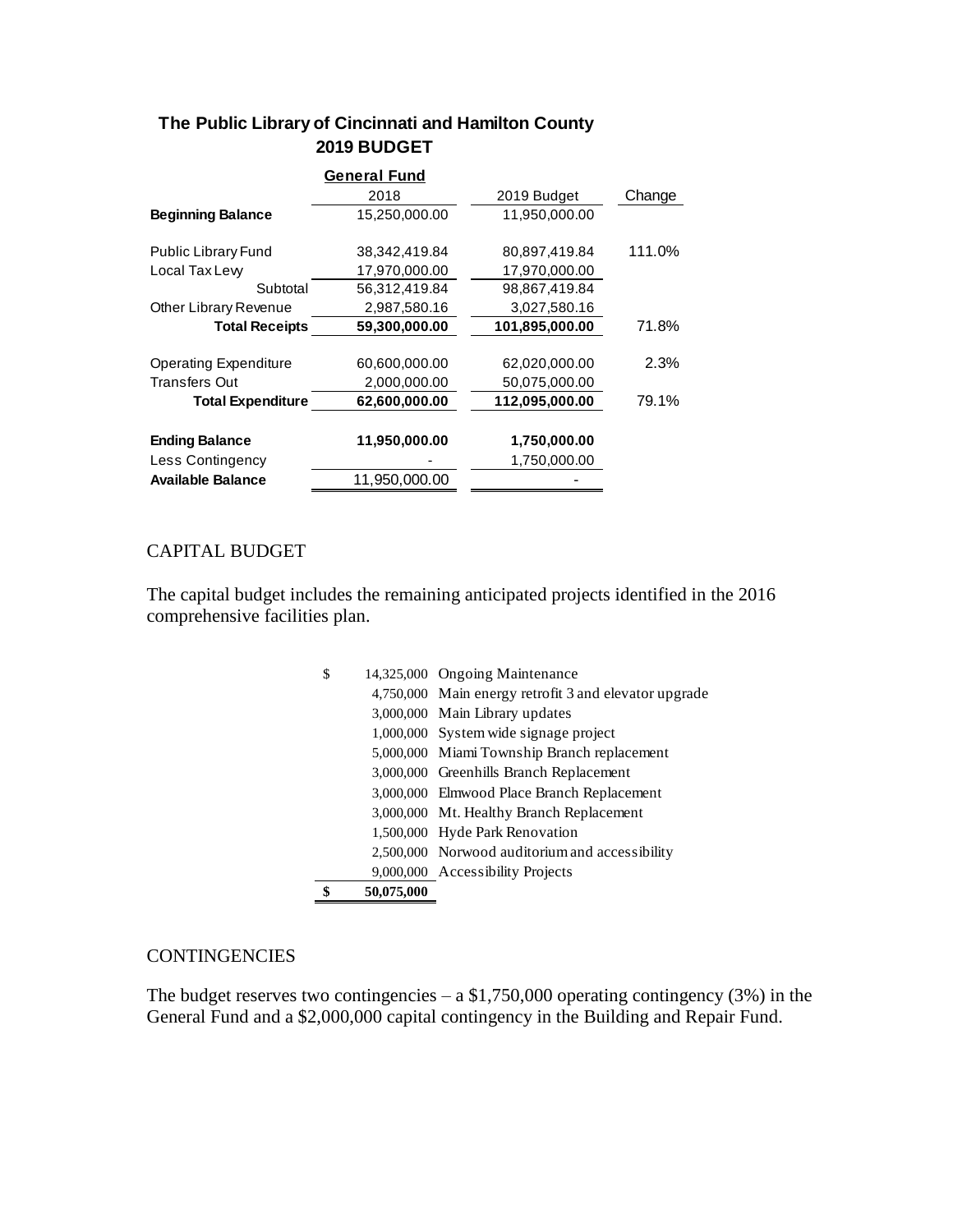# FUNDING – CARRYFORWARD & REQUIRED NEW FUNDING

The General Fund expects to end 2018 with \$11,950,000 of available funding. To fund the 2019 budget, the Library will need intergovernmental revenue of almost \$98.9 million. The source of that revenue is the Public Library Fund and local property taxes. For budget purposes, property tax receipts for 2019 are estimated at \$17,970,000 which is approximately the amount expected for 2018. The balance of the revenue, \$80,897,419.84, is being requested from the PLF.

 Confirm the following update and change order for the 2018 Main Library Flooring and Bathroom Renovation Project: The 2018 Main Library Flooring and Bathroom Renovation Project is expected to start the evening of April 9. The first floor restrooms in the south building will be closed beginning the first day of the project. The tile removal with carpet replacement will begin on the third floor by the end of that week. The contractors will move to the second floor upon completion of the third floor and then the floor replacement on the first floor will begin. Steps are being taken to minimize the impact on customers and staff as much as possible. The work is expected to be complete mid-summer.

*Change order* The following change orders have been approved and are submitted for confirmation.

| Kramer & Feldman Inc. | Change Order #1 | 893 |
|-----------------------|-----------------|-----|
|                       |                 |     |

Mr. Hendon seconded.

Voting for the motion: Ms. Clemons, Mr. Hendon, Ms. Kohnen, Mr. Moran, and Mrs. Trauth… 5 ayes. The motion carried. **(08-2018)**

# *INFORMATIONAL ITEMS*

# **EVA JANE ROMAINE COOMBE DIRECTOR'S REPORT**

Ms. Brehm-Heeger on behalf of Ms. Fender reported that:

- Ms. Fender will be meeting with the CEO of the Library's ILS vendor, Innovative Interfaces, Inc. (iii), on April 17. The vendor provides the software used for many of the Library's essential functions including the Library Catalog (Encore), circulation (Sierra), materials acquisitions, and cataloging. Ms. Fender plans to discuss the Library's needs, with particular regard to the mobile environment and new technologies that could be developed to integrate with the current system to provide improved service to customers.
- With nearly 90,000 subscriptions, Hot Authors is an example of how services designed to improve Library access and convenience can grow and penetrate a cross-section of the Library's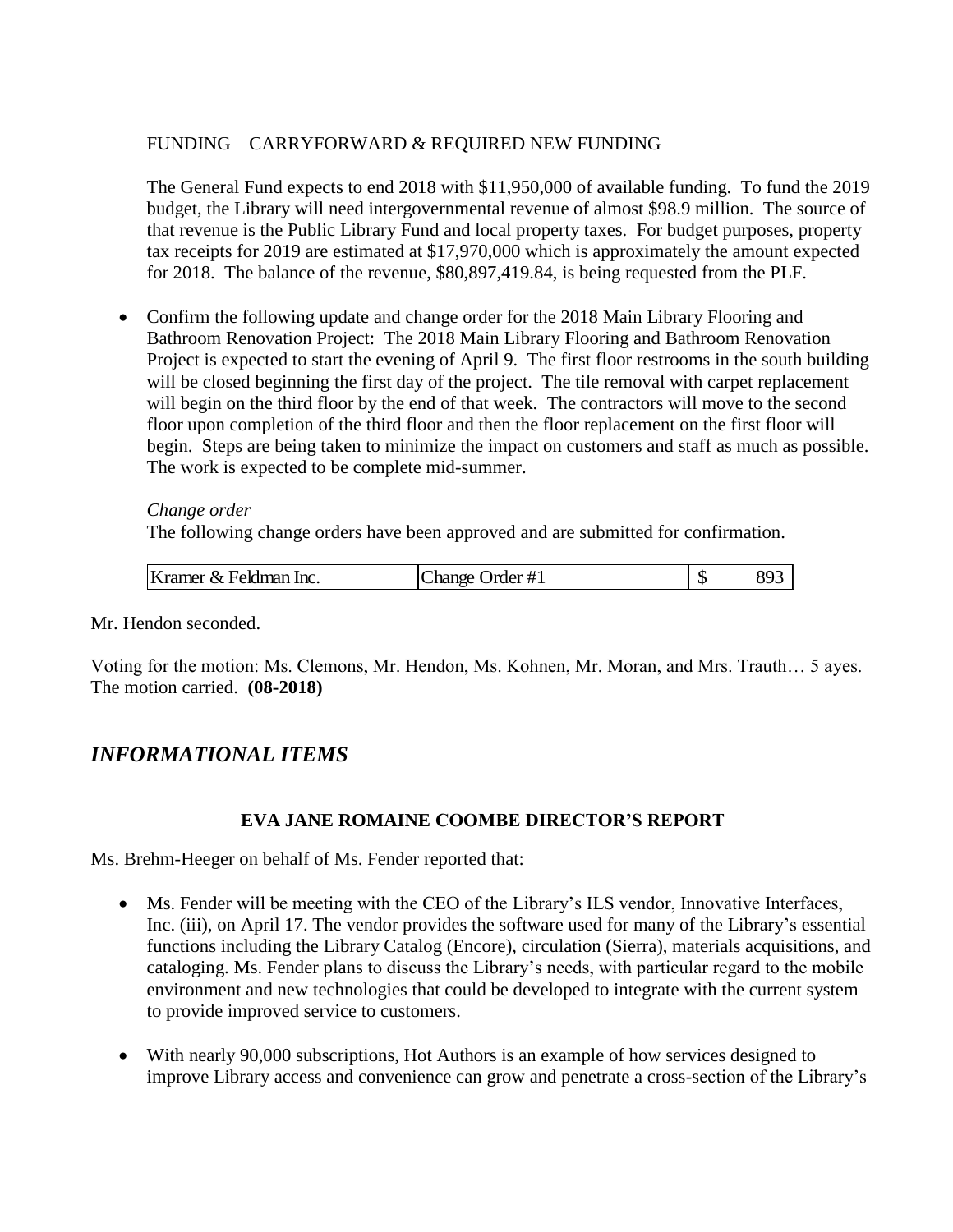cardholder base, something that has become apparent through the Library's work with the Customer Management System, Savannah.

- As part of their strategic planning process, leadership staff from the Greenwood Public Library will be visiting later this month to find inspiration from our Library in the areas of outreach, user experience, branding and marketing, technology, STEM-related initiatives, and maker areas. They are scheduled to visit the Main Library in late April and are particularly interested in the Library's MakerSpace.
- On March 15, approximately 30 Jeffersonville Township Public Library staff members devoted their Staff Institute Day to visiting the Loveland and Mariemont Branches to learn about the fully mobile customer service model. Jeffersonville staff spent time at each branch talking with staff and observing customers being assisted in a mobile environment. They have sent the library enthusiastic thanks for a great learning experience.
- As noted in February's report, the Metropolitan Libraries of Ohio, which includes eight of the largest libraries in Ohio, invited all Ohio gubernatorial candidates to visit a metro library if they were going to be nearby. Candidate for Lieutenant Governor and current Ohio Secretary of State Jon Husted was scheduled to visit the Public Library of Cincinnati and Hamilton County on February 16 but has since rescheduled for April 16. Mr. Husted will be provided with information about the Library and will tour the Main Library.
- The Ohio Library Council's (OLC) annual Legislative Day will be held April 11, 2018 in Columbus. Seven staff members will be attending. Paula Brehm-Heeger will attend a dinner hosted by Ryan Burgess, Director of the Governor's Office of Workforce Transformation, the evening prior to legislative day. The dinner will include representatives from Ohio's Metropolitan Libraries to discuss workforce initiatives.
- Congress passed a FY2018 omnibus spending bill that includes federal funding increases for programs that support the nation's libraries. This includes \$9 million more for the Institute of Museum and Library Services (IMLS) than in FY2017, including \$5.7 million for the Library Services and Technology Act (LSTA). These funds will be funneled through the State Library of Ohio, which handles grants and awards for IMLS and LSTA-funded initiatives.
- Kate Denier, North Central Branch Manager, recently represented the Library at the NASA@MyLibrary workshop in Denver, Colorado. Our Library was chosen as one of 75 libraries, among 513 applicants, to participate in the NASA@ My Library initiative and has received funding and programming materials to support NASA and space-themed events at the Library. Participation at the workshop will enable Library staff to better understand, use, and share the programming materials across multiple locations.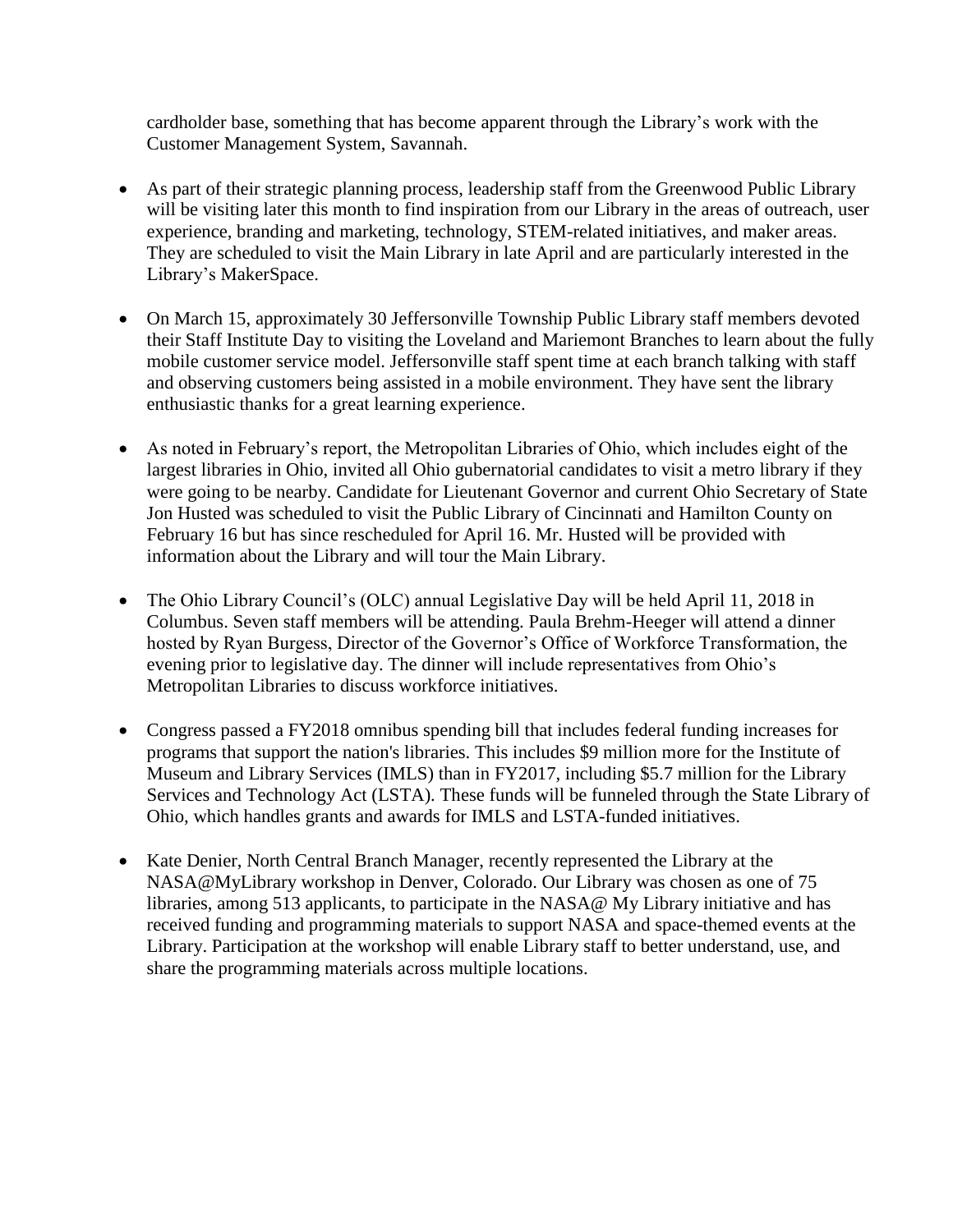# **FACILITIES AND FINANCE AND AUDIT COMMITTEE**

Ms. Kohnen reported that:

- The Library is currently working with the Hamilton County Prosecutor's Office on the lease for the distribution center building. Library staff is also working with Terrex Development and their architects on identifying the necessary improvements needed to make the building suitable for our purposes.
- 2017 Roofing Project update: the work on the final two roofs was recently started. The projects are approximately a month behind schedule due to weather delays and completion is expected late spring.
- 2016 Ongoing Maintenance Project update: although the work was completed in September 2017, the final payment has not yet been made. In addition to not obtaining all of the necessary documentation, there have been ongoing issues with performance of the HVAC systems. As a result, the Library recently hired Motz Engineering to perform commissioning on the installed systems in hopes of identifying the problems and working through a resolution with KLH Engineers and DeBra Kuemple.

# **HUMAN RESOURCES COMMITTEE REPORT**

Mr. Hendon reported that:

- National Library Workers' Day is Tuesday, April 10. Focused on celebrating and recognizing library workers, this day honors Library staff for their commitment to serve with excellence. Again this year, staff members are eligible to have existing overdue fines removed from their cards. Managers will receive a thank you note with a gift card from Kroger to use for their staff. The Staff Morale Team is sponsoring activities throughout the week to encourage staff to take part in the celebration.
- The Library's ArtsWave Annual Community Campaign ended on February 23. Staff contributed \$3,716 during this year's campaign, which was an increase of more than 20% from last year.
- In mid-2018, the Library will have a new benefits selection and enrollment system called Benefits Advisor. Benefits Advisor is an intuitive system and offers a less cumbersome, more streamlined approach to benefits education and selection. This new system provides helpful decision-making tools and a faster turnaround time for benefit changes. Employees will be able to initiate changes, such as HSA contribution amounts, allowing for quick (and paperless) processing.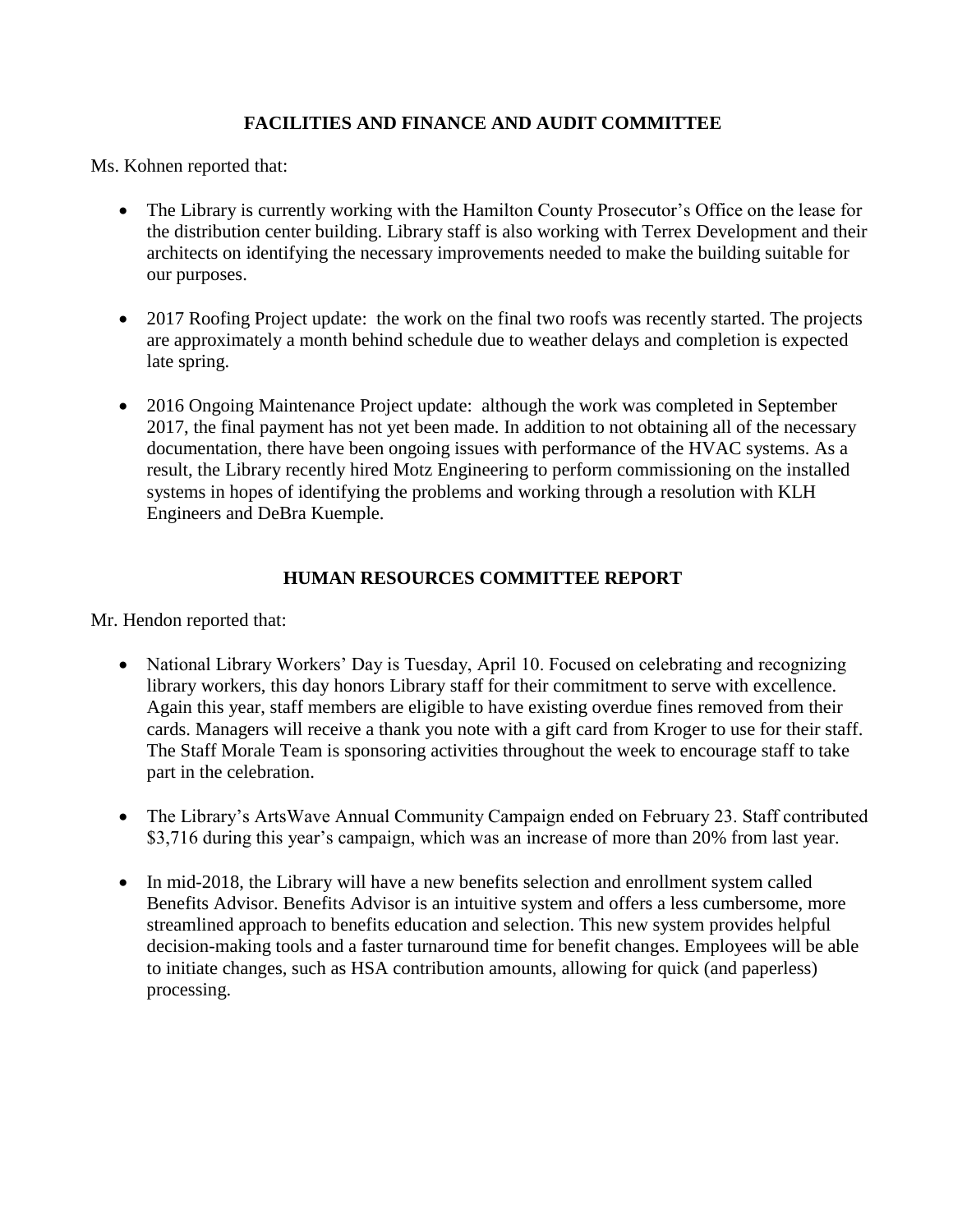# **STRATEGY AND TECHNOLOGY COMMITTEE**

Ms. Clemons reported that:

- In-Demand Jobs Week, May 7-11, is a statewide celebration of jobs, industries and skills that are in-demand in Ohio. The Library is planning a series of events and promotions that week, including a higher education fair for working adults and the launch of the "Tiebrary" service, which allows customers to borrow various accessories, such as ties and scarves, to use at job interviews.
- The Library has partnered with the Carnegie Center of Columbia Tusculum to purchase a laptop kiosk, which, along with a rotating collection of Library material, will be located at the Carnegie Center. A grand opening is scheduled for April 22, from noon to 2 p.m. Made possible by an LSTA grant, this partnership, which also includes technology training and programming provided by Library staff, will support expanded use of both the Carnegie Center and Library resources.
- Representatives from Cincinnati Works and the Madisonville Education and Assistance Center (MEAC) have teamed up with Library staff to offer a weekly series of events at the Madisonville Branch. Staff members from all three agencies have combined forces to provide information and activities focused on support, guidance, and coaching for parents either seeking employment or who are interested in advancing their careers. Group and one-on-one support is available for adults while children in their care are engaged with quality enrichment activities.
- Ten public PCs from the main area of the Children's Learning Center are now available in an adjoining meeting room creating a technology area. With this change, technology classes and events designed specifically for young people can more easily be offered and children can enjoy a collaborative computer experience. A second Krayon Kiosk housing iPads has also been added to the Children's Learning Center.
- Three Laptop Anytime dispensers, which provide full function laptops for checkout and inbuilding use, are now installed in the TechCenter at the Main Library, Pleasant Ridge Branch, and North Central Branch. The dispenser located in the TechCenter securely holds 30 laptops while the dispensers at the North Central and Pleasant Ridge Branches hold 12 laptops each. The laptops contain the same suite of software as the public desktops. Security features of the dispensers include tracking individual checkouts and a built-in camera that takes a photo of the customer when a device is dispensed. The first laptop dispenser, deployed at the Walnut Hills Branch, has seen over 6,000 PC sessions and over 6,400 hours of use since its installation in February 2017.
- Planning has started for the second year of the national Book Rich Environment initiative (BRE). This effort is coordinated by a cohort of national planning partners comprised of U.S. Government agencies, such as the U.S. Department of Housing & Urban Development, and nonprofit organizations, including the Urban Libraries Council. The Public Library of Cincinnati and Hamilton County anticipates receiving over 20,000 children's and teen books donated to the BRE courtesy of several publishers. These books will be distributed through the Library's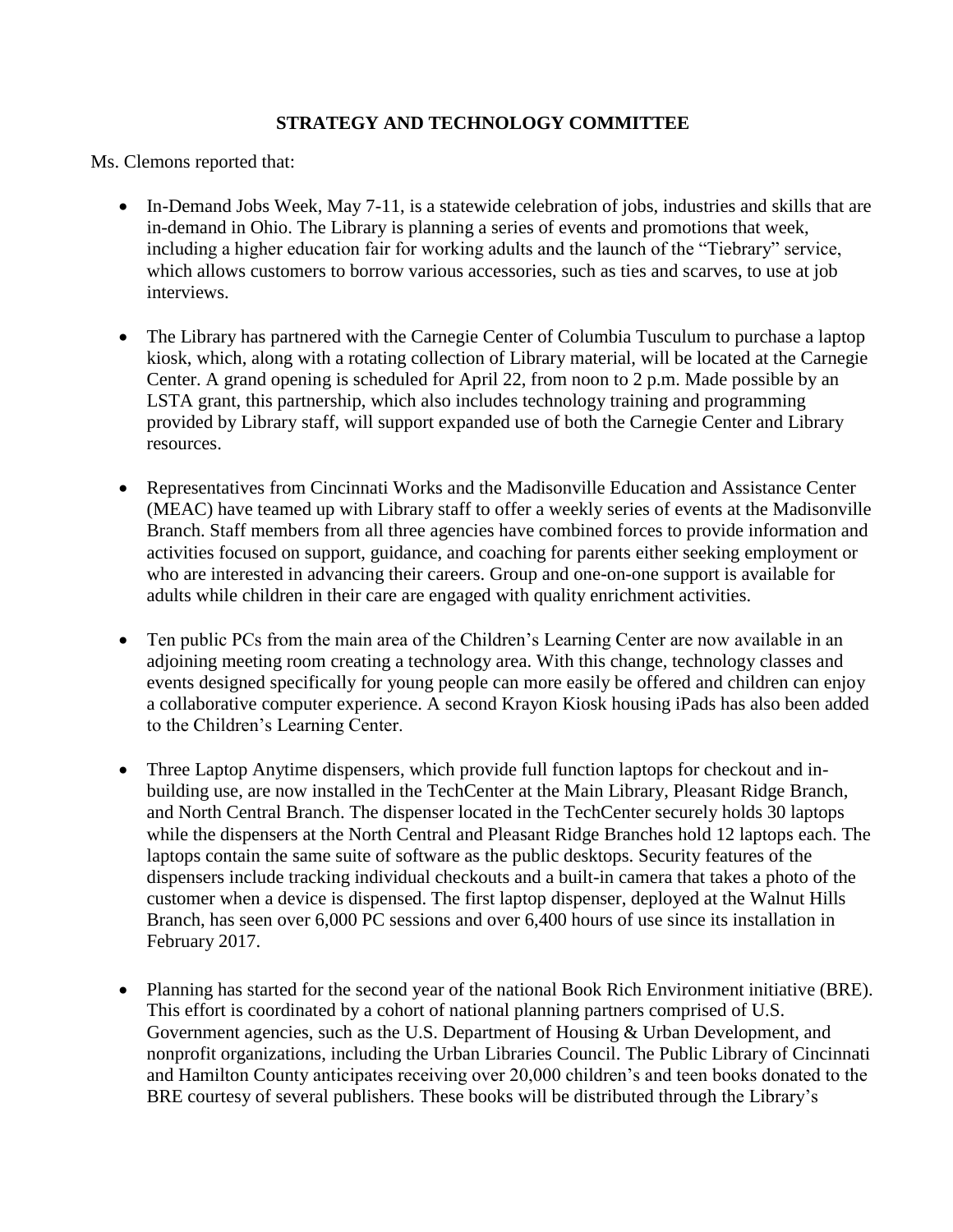partnership with the Cincinnati Metropolitan Housing Authority (CMHA) at various CMHA events.

 Soon Library customers will be able to find information about programs and events using their voice simply by asking a question to their Amazon Echo. We are working with an area vendor to develop custom Smart Voice Service and plan to implement this technology early this summer.

# **LIBRARY EXPERIENCE COMMITTEE REPORT**

Mrs. Trauth introduced Natalie Fields, Deer Park Manager.

• Natalie Fields shared information about the success of the Pop-up Preschool, which opened at the Deer Park Branch on Monday, March 5. The Pop-up Preschool is an 8-week series of interactive experiences for hands-on learning and play, presented in partnership with the YMCA of Greater Cincinnati. Access to quality preschool is an important issue for all of Hamilton County. Deer Park school district's Kindergarten Readiness Assessment scores are among those that need the most improvement in the county. This new Pop-Up Preschool model supports the Library's strategic objectives of preparing children to succeed in kindergarten and throughout their education. Registration filled within 24 hours of the announcement of the Pop-Up Preschool, and the 10 students currently enrolled are consistently returning each week. The preschool meets on Mondays and Thursdays from 10 a.m. until noon and will continue through April 26.

Mrs. Trauth reported that:

- The Cincinnati Metropolitan Housing Authority (CMHA) recently opened their wait list for a new property being developed in Colerain Township. CMHA customers were directed to the Library to register online, with specific assistance from navigators trained in the registration process. Assistance was offered at the Main Library TechCenter and at the Groesbeck Branch on March 14 and 15.
- The Cincinnati Fire Department hosted their "Application Blitz" at the Main Library on Friday, March 16 for those interested in applying for fire recruit positions. Cincinnati Fire Department firefighters were on-site in the TechCenter to assist customers with the application process.
- In March, the Digital Public Library of America (DPLA) completed its first harvest of content from the Ohio Digital Network, of which our Library is an active member. Over 90,000 digital items from Ohio are available in DPLA, including 34,886 items available from our Library's collections. Highlights from our Library collections include Cincinnati-area flood photographs, circus and theater posters, and the 435 plates from Audubon's The Birds of America.
- The World Affairs Council of Cincinnati and Northern Kentucky organized a visit to the Main Library for a group of teachers that were part of their TESOL Exchange Program. Eight teachers representing Cameroon, Guatemala, Kyrgyz Republic, Russia, Senegal, South Africa, South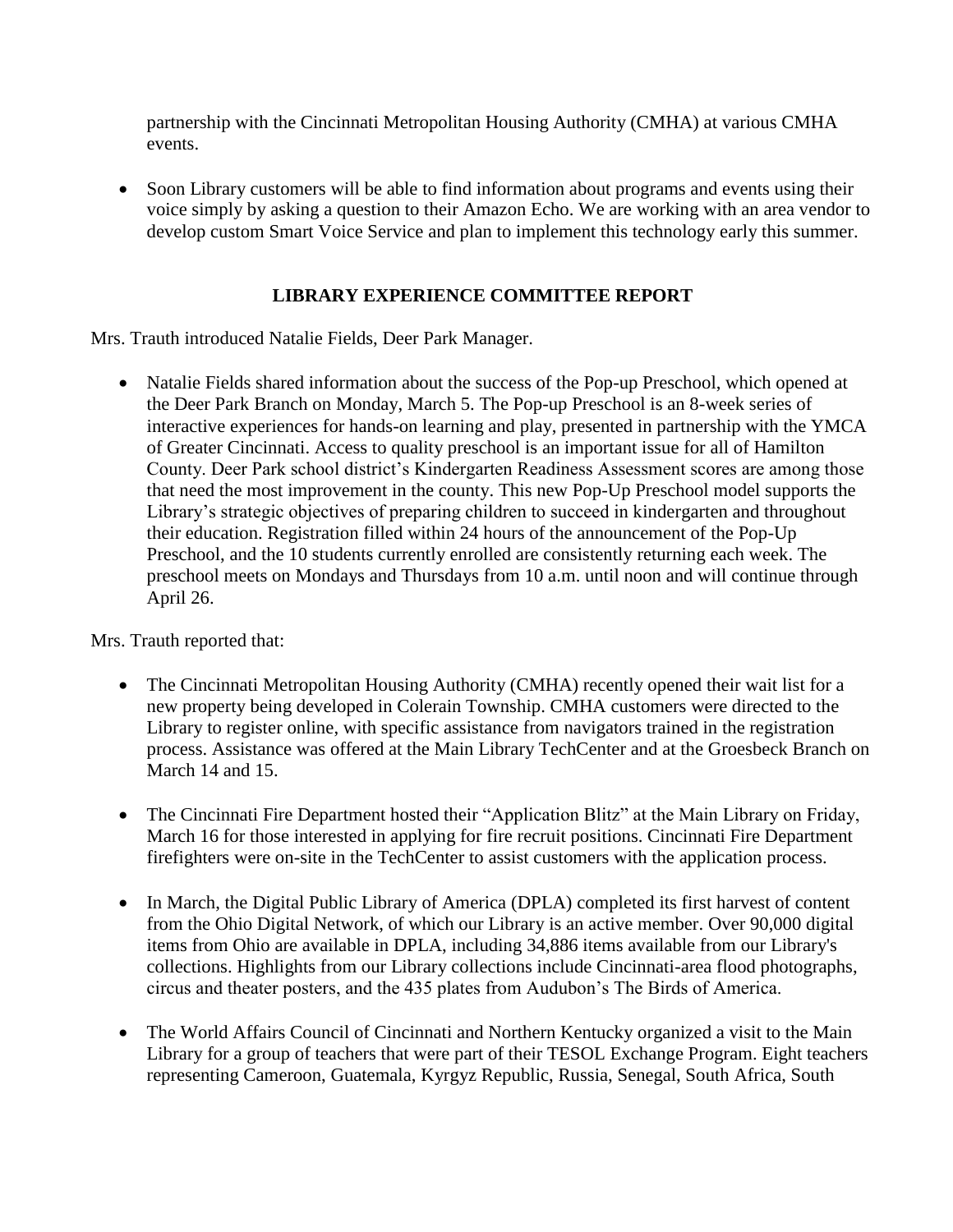Sudan, and Tajikistan visited the Main Library on March 23 and met with Library staff and volunteers who lead ELS classes at the Main Library and branches.

- Upcoming events and exhibits:
	- o The Library will celebrate Children's Book Week with a visit from Gene Luen Yang on Sunday, May 6, at 2 p.m. Yang is the award-winning author of the *Secret Coders* graphic novel series for children. Throughout April, the Library will be encouraging customers to participate in the Reading Without Walls Challenge, which Yang created to promote diversity and open readers' eyes to new ideas and experiences.
	- o The Library will again present *Summer Adventure* for customers of all ages. Starting June 1, customers can pick up their Adventure Kit, which includes their *Summer Adventure* passport, a free book, a voucher for a free Cincinnati Reds ticket, and a coupon for Coney Island. Using the passport as a guide, participants record their reading and learning activities all summer, and check in at the Library once a week to have their passport stamped and earn prizes. Each week has a theme to serve as a guide for fun and engaging activities to encourage learning all summer.
		- June 3-9 Explore the Arts
		- June 10-16 Explore Pop Culture
		- June 17-23 Explore Maker & Technology
		- June 24-30 Explore Science
		- July 1-7 Explore Your Neighborhood
		- Ully 8-14 Explore Nature
		- July 15-21 Explore Games
		- Ully 22-28 Explore Sports
	- o Summer Adventure will also include:
		- Summer Meals and Snacks: The Library is working with UMC Food Ministries and Mt. Healthy City Schools to provide meals and snacks at the Main Library and 15 branch locations.
		- Brain Camps: These programs are specially designed to provide opportunities for students to explore STEAM through hands-on activities. Summer enrichment opportunities such as these help battle summer learning loss and prepare students to start school in the fall ready to learn. Some Brain Camps will be weeklong and others will be "mini" camps that are one day.
		- Summer Reading Tutoring: A pilot program that is designed to maintain and increase literacy skills among children entering 1st, 2nd and 3rd grades, targeting those who are at risk of not advancing due to reading scores. Participants will be paired with an educator for one-on-one weekly tutoring. Tutoring will be offered at 10 branch locations in June and July.
	- o In June, the Library is starting a Memory Café program at the Harrison Branch Library. A Memory Café is a place for adults with Alzheimer's and dementia and their caregivers to meet and socialize. Staff will partner with the Alzheimer's Association of Greater Cincinnati to develop monthly activities and programs.
	- o The Library is once again partnering with CANstruction, a global anti-hunger project where teams of architects, engineers and construction professionals create sculptures built entirely out of canned food to compete for local and national awards. The food is later donated to the Freestore Foodbank. Teams will erect their structures in the Genealogy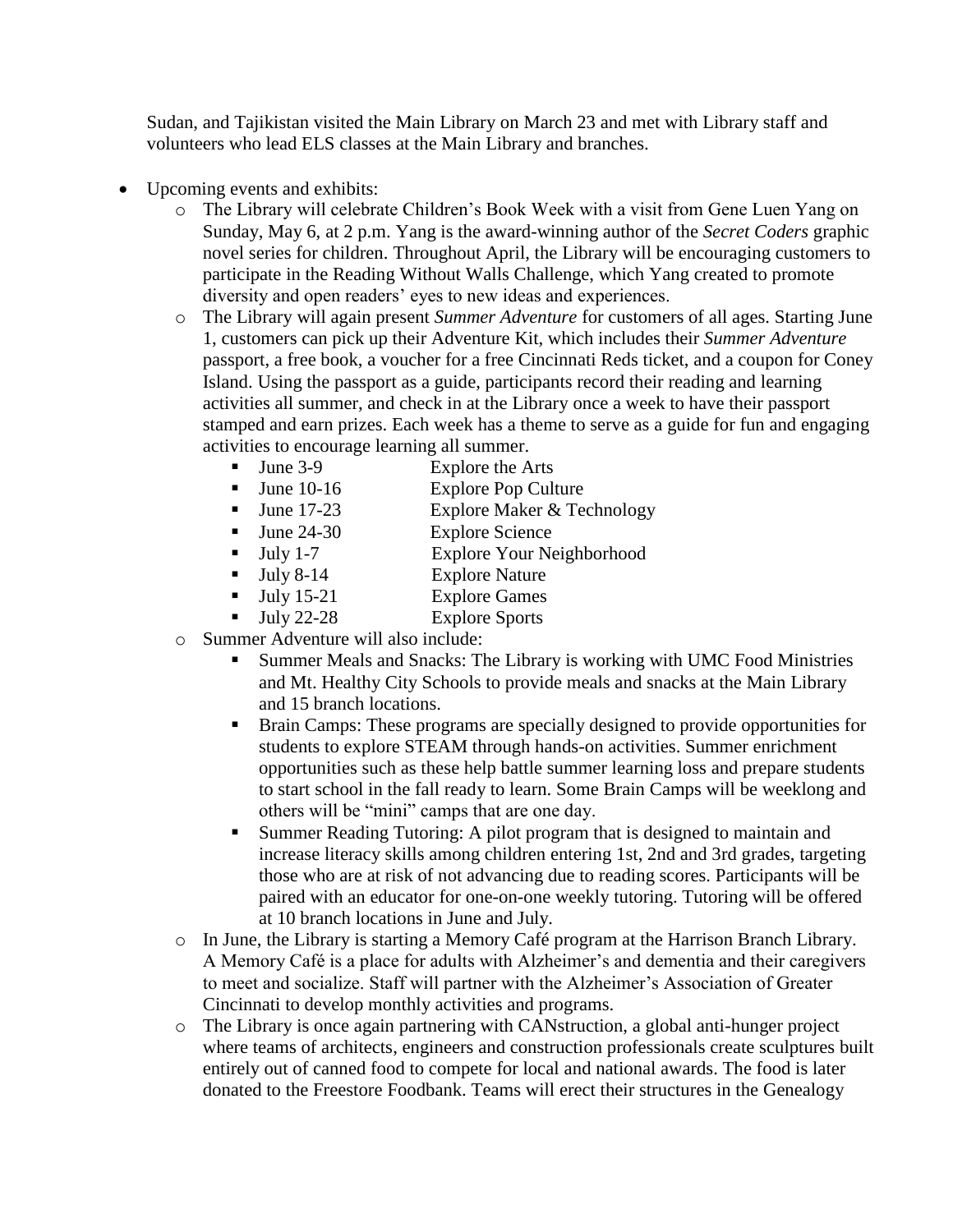and Local History program space on April 10 and structures will remain on view through April 29.

- o The Taft Museum of Art's annual Artists Reaching Classrooms exhibition will be on view April 11 to May 17. Students from 12 area high schools will exhibit a variety of artwork, including painting, photography, digital design and ceramics.
- o Design LAB, Cincinnati's annual student architectural design education program and competition, will be on display at the Main Library from April 28 to May 5. This year's project theme is *Food For Thought*. Design LAB is presented in partnership with the Architectural Foundation of Cincinnati.
- o The 19th annual Cincinnati Book Arts Society (CBAS) exhibit *Bookworks* will be on display on the 2nd floor connector at the Main Library from May 19 to September 2. CBAS is a nonprofit organization of professional and amateur hand workers in the book arts. Artist walk-throughs will take place on June 3 and August 19 at 2 p.m.

# *CONSENT AGENDA ITEMS*

**Investment Report**

Mr. Hendon moved the Board approve the consent agenda as follows:

- Minutes of the Regular Meeting held February 13, 2018.
- Investment Report (summary of invested balances) as of February 28, 2018 and March 31, 2018.

| штемпени кероги                           | Amount          | Amount          |
|-------------------------------------------|-----------------|-----------------|
|                                           | 2/28/2018       | 3/31/2018       |
| <b>Fifth Third Investment</b>             |                 |                 |
| <b>General Fund</b>                       | \$1,000,000.00  | \$1,000,000.00  |
| Building and Repair                       | 250,000.00      | 250,000.00      |
|                                           | \$1,250,000.00  | \$1,250,000.00  |
| <b>Operating Account</b>                  |                 |                 |
| General Fund                              | \$15,483,529.59 | \$13,354,912.85 |
| <b>LSTA</b> Grant                         | 28,670.00       | 28,670.00       |
| Insurance/Indemnification                 | 230,000.00      | 230,000.00      |
| Special Revenue Funds                     | 363,595.25      | 333,669.66      |
| Building and Repair                       | 3,639,167.79    | 3,178,350.16    |
| <b>Permanent Trust Funds</b>              | 1,335,807.17    | 1,304,379.75    |
|                                           | \$21,080,769.80 | \$18,429,982.42 |
| <b>STAR Ohio</b>                          |                 |                 |
| Building and Repair                       | 1,066,371.93    | 1,067,584.76    |
| <b>Managed Investments (Trust Funds):</b> |                 |                 |
| <b>Permanent Trust Funds</b>              | \$6,749,211.00  | \$6,749,211.00  |
| <b>GRAND TOTAL</b>                        | \$30,146,352.73 | \$27,496,778.18 |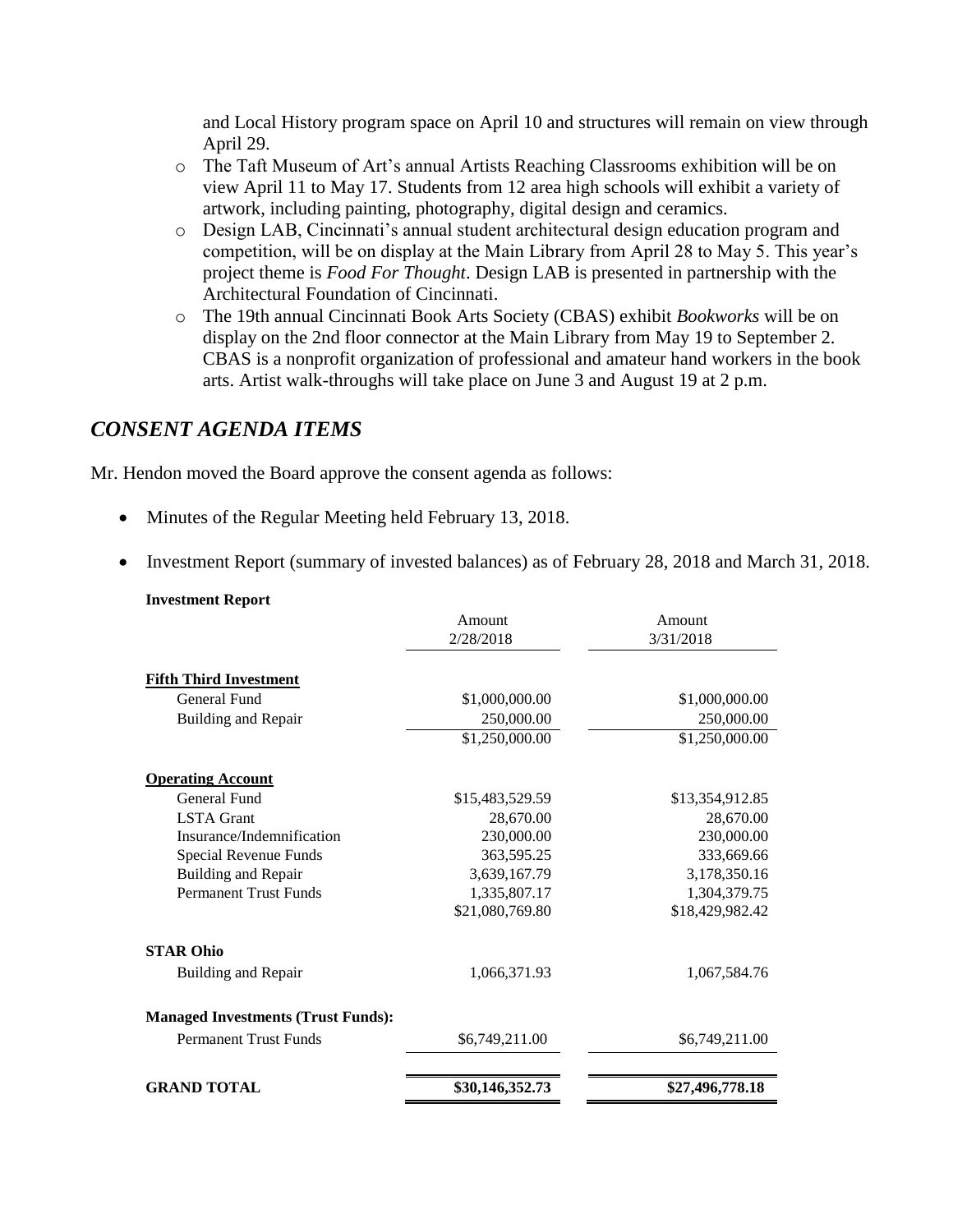- Monthly Financial Reports for the periods ending February 28, 2018 and March 31, 2018.
- Marketing Board Report February 2018 and March 2018
- Contributions, Gifts and Donations February 2018 and March 2018.

CONTRIBUTIONS, GIFTS, AND DONATIONS RECEIVED GREATER THAN \$1000 February 1, 2018 through March 31, 2018

| 2/19/2018 Bruce Family Charitable<br>Foundation |                                | <b>Support for Mariemont Branch</b>                                | 4,000.00   |
|-------------------------------------------------|--------------------------------|--------------------------------------------------------------------|------------|
|                                                 | 3/27/2018 Library Foundation   | Annual Caldecott Gift                                              | 1,000.00   |
|                                                 | 3/27/2018 Library Foundation   | <b>Schott Foundation Homework Helpers</b>                          | 105,000.00 |
|                                                 | 3/27/2018 Library Foundation   | Eva Jane Romaine Coombe Earnings                                   | 38,694.09  |
|                                                 | 3/27/2018 Jennifer Holt-Harris | In memory of Carrie Lee Holt to support the<br>Walnut Hills Branch | 1,000.00   |
| Various                                         | Friends of the Public Library  | Support for Programs (Feb 2018 - March 2018)                       | 5.968.40   |

Personnel Change Report reflects changes through March 24, 2018.

| <b>Personnel Change Report</b> |                                         |                                      |            |                           |       |                  |
|--------------------------------|-----------------------------------------|--------------------------------------|------------|---------------------------|-------|------------------|
| <b>Action</b>                  | <b>Agency</b>                           | <b>Position Title</b>                | <b>FTE</b> | <b>Employee Name</b>      | Grade | <b>Eff.</b> Date |
| Appointment                    | Shipping & Receiving                    | <b>Truck Driver</b>                  | 1.00       | Morris, Dion S            | 3     | 02/11/2018       |
| Appointment                    | <b>Symmes Township</b><br><b>Branch</b> | Library Services Assistant           |            | 0.50 Robinson, Abigail C  | 3     | 02/11/2018       |
| Appointment                    | Madeira Branch                          | <b>Library Services Assistant</b>    | 0.60       | Valerius, Cassidy H       | 3     | 02/11/2018       |
| Appointment                    | Delhi Township<br><b>Branch</b>         | <b>Library Services Assistant</b>    | 0.50       | Wease, Steven A           | 3     | 02/11/2018       |
| Appointment                    | Northside Branch                        | <b>Library Services Assistant</b>    | 0.60       | Cleary, Margaret E        | 3     | 02/25/2018       |
| Appointment                    | <b>Clifton Branch</b>                   | <b>Library Services Assistant</b>    | 0.50       | Kallinicou, Nicolas L     | 3     | 02/25/2018       |
| Appointment                    | <b>Anderson Branch</b>                  | <b>Library Services Assistant</b>    | 0.50       | Moser, Rachael E          | 3     | 02/25/2018       |
| Appointment                    | Safety & Security<br>Services           | <b>Security Guard</b>                |            | 1.00 Noble, Eric N        | 5     | 02/25/2018       |
| Appointment                    | Sharonville Branch                      | Homework Help Aide                   | 0.30       | McDonald, Brennan<br>M    | 1     | 02/25/2018       |
| Appointment                    | <b>Circulation Services</b>             | <b>Library Services Assistant</b>    | 0.50       | Felsheim, Miriam J        | 3     | 02/25/2018       |
| Appointment                    | Shipping & Receiving                    | <b>Truck Driver</b>                  | 1.00       | Pryor, Wilbert            | 3     | 02/25/2018       |
| Appointment                    | Madeira Branch                          | Shelver                              | 0.30       | Dietz, Michaela G         | 1     | 03/11/2018       |
| Appointment                    | <b>Anderson Branch</b>                  | Shelver                              | 0.30       | Stelzer, Abby L           | 1     | 03/11/2018       |
| Appointment                    | <b>Monfort Heights</b><br><b>Branch</b> | Shelver                              | 0.30       | Bodenstein, Isabella<br>G | 1     | 03/11/2018       |
| Appointment                    | Information &<br>Reference Dept         | Reference Librarian                  | 1.00       | Parks, Keloni             | 7     | 01/28/2018       |
| Appointment                    | Delhi Township<br><b>Branch</b>         | Shelver                              | 0.30       | Themann, Marybeth         | 1     | 02/25/2018       |
| Appointment                    | Techcenter /<br>Makerspace              | Senior Library Services<br>Assistant | 0.50       | Dias, Amanda B            | 4     | 03/11/2018       |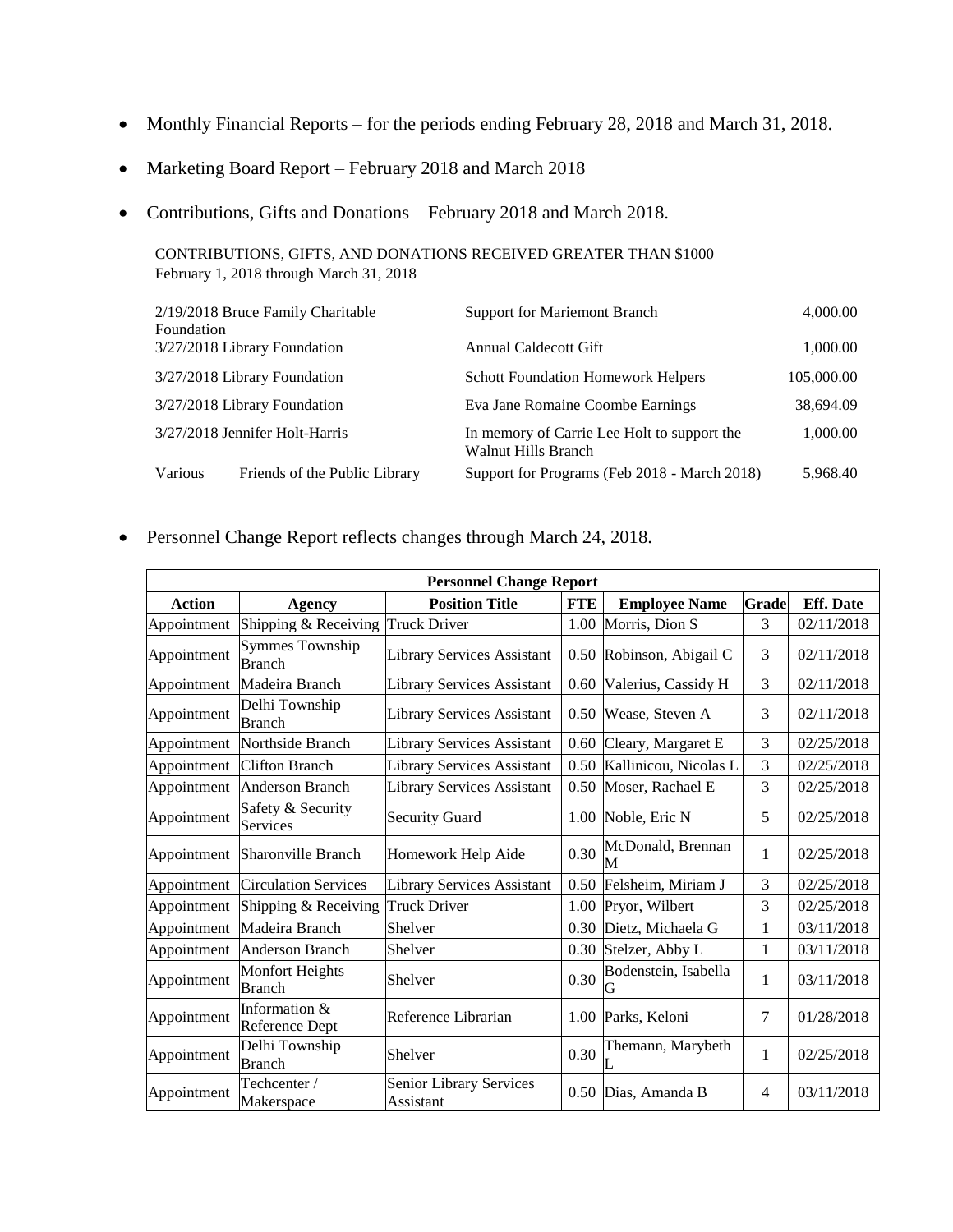| Change                | Popular Library                  | <b>Senior Library Services</b><br>Assistant |      | 1.00 Kuhl, Correna R      | $\overline{4}$ | 01/28/2018 |
|-----------------------|----------------------------------|---------------------------------------------|------|---------------------------|----------------|------------|
| Change                | <b>Custodial Services</b>        | <b>Temporary Facilities</b><br>Assistant    |      | 1.00 Lane, Benjamin R     | 1              | 01/29/2018 |
| Departure             | <b>Circulation Services</b>      | <b>Library Services Assistant</b>           | 1.00 | Thomas, Songhay           | 3              | 02/09/2018 |
| Departure             | Techcenter /<br>Makerspace       | Senior Library Services<br>Assistant        |      | 0.50 Caswell, Joshua A    | 4              | 02/14/2018 |
| Departure             | <b>Circulation Services</b>      | <b>Library Services Assistant</b>           | 0.50 | Kennedy, Matthew J        | 3              | 03/04/2018 |
| Departure             | Miami Township<br><b>Branch</b>  | <b>Library Services Assistant</b>           |      | 0.50 Skaggs, Isabeau A    | 3              | 02/24/2018 |
| Departure             | Sharonville Branch               | <b>Library Services Assistant</b>           | 0.60 | Lippard, Lagan D          | 3              | 02/08/2018 |
| Departure             | College Hill Branch              | Mid-Size Branch Manager                     | 1.00 | Dinsmore, William C       | 9              | 03/20/2018 |
| Departure             | Hyde Park Branch                 | <b>Student Shelver</b>                      | 0.30 | Shaw, William E           | $\mathbf{1}$   | 02/09/2018 |
| Departure             | Covedale Branch                  | Homework Help Aide                          | 0.30 | Clark, Nic A              | 1              | 02/01/2018 |
| Departure             | Green Township<br><b>Branch</b>  | <b>Library Services Assistant</b>           |      | 0.50 Rupp, Chloe C        | 3              | 03/01/2018 |
| Departure             | Sharonville Branch               | <b>Library Services Assistant</b>           | 0.60 | Switzer, Deborah C.       | 3              | 02/16/2018 |
| Departure             | Popular Library                  | Reference Librarian                         | 1.00 | Spencer, Bethany          | 7              | 02/03/2018 |
| Departure             | Madeira Branch                   | <b>Student Shelver</b>                      | 0.30 | Kaliski, Samuel J         | 1              | 02/10/2018 |
| Departure             | Price Hill Branch                | <b>Library Services Assistant</b>           |      | 0.50 Greve, Julia N       | 3              | 03/20/2018 |
| Departure             | Greenhills Branch                | <b>Library Services Assistant</b>           | 0.60 | Salem, Lauren A           | 3              | 03/16/2018 |
| Departure             | Delhi Township<br><b>Branch</b>  | Shelver                                     | 0.30 | Oakes, Samantha M         | 1              | 03/10/2018 |
| Departure             | <b>St Bernard Branch</b>         | Homework Help Aide                          | 0.30 | Smith, Marianna G         | 1              | 03/15/2018 |
| Departure             | Delhi Township<br><b>Branch</b>  | Shelver                                     | 0.30 | Turner, Abby C            | 1              | 02/17/2018 |
| Departure             | Popular Library                  | Shelver                                     | 0.50 | Katz, Jacob A             | $\mathbf{1}$   | 02/18/2018 |
| Departure             | Monfort Heights<br><b>Branch</b> | Shelver                                     | 0.30 | Waters, Mark J            | 1              | 02/06/2018 |
| Departure             | Safety & Security<br>Services    | <b>Security Guard</b>                       |      | 1.00 Jackson, Teare G     | 5              | 02/28/2018 |
| Promotion             | Popular Library                  | Senior Library Services<br>Assistant        |      | 0.60 Pape, Fritz J        | $\overline{4}$ | 02/25/2018 |
| Promotion             | Sharonville Branch               | Senior Library Services<br>Assistant        |      | 1.00 Henrickson, Joanne E | 4              | 02/11/2018 |
| Promotion             | Greenhills Branch                | Senior Library Services<br>Assistant        |      | 1.00 Whyte, Mary          | $\overline{4}$ | 01/28/2018 |
| Promotion             | Price Hill Branch                | Teen Librarian                              | 1.00 | Bowman, Jessica L         | $\tau$         | 02/25/2018 |
| Promotion             | <b>Service Operations</b>        | Civic Engagement<br>Coordinator             | 1.00 | Siders, David B           | 10             | 02/25/2018 |
| $01/28/18 - 03/24/18$ |                                  |                                             |      |                           |                |            |

- Statistical Report for March 2018.
- Top Ten Circulating Titles for March 2018.